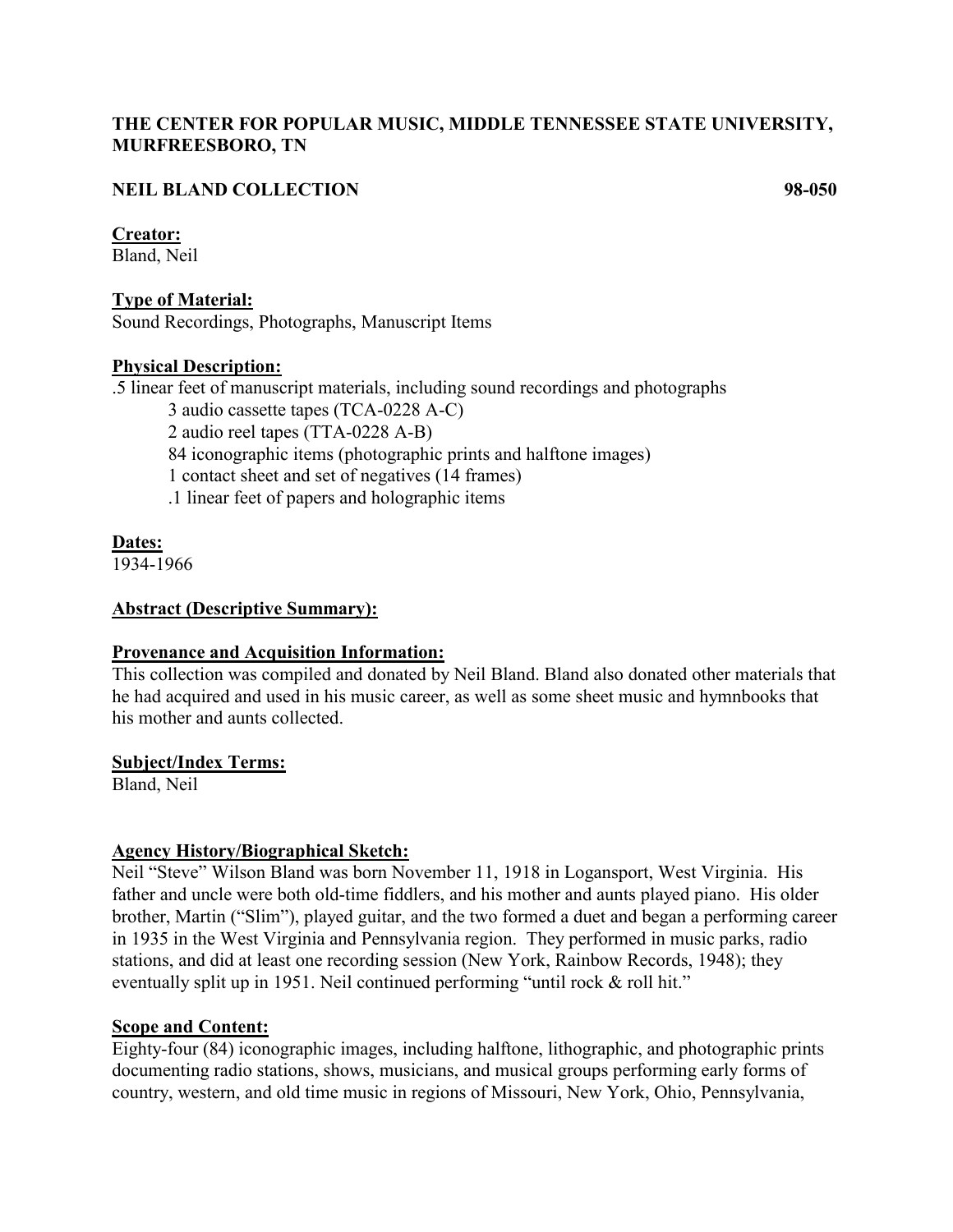Tennessee, and West Virginia during the mid 1930s through the early 1950s. Highlights include autographed publicity photos and an early original photo of Bill Haley before his rock & roll days.

One contact sheet and respective negatives (fourteen (14) images) documenting Bland's interview with Wells and Wolfe, taken the day he donated the materials (June 1999).

Three (3) cassette tapes documenting Neil Bland's career in early country music, including Bland's own oral summary of his life in music and verbal descriptions of the photographs he donated, and two tapes of an interview conducted by Charles Wolfe and Center director Paul Wells. (Two audio reel tapes are preservation copies of this material.)

.1 linear feet of holographic or typed song lyrics (copyrighted and uncopyrighted); sheet music (unpublished); hymnbook excerpts; and tune list.

# **Collection Contents (Folder/Box List):**

- 1 Miscellaneous, 1945-1958
- 2 Publicity and Candid Photo Prints, 1936-1948 (11 items)
- 3 Publicity Halftone and Lithograph Prints, 1934-1943 (19 items)
- 4 Publicity Halftone Prints, 1936-1948 (10 items)
- 5 Publicity Photo Prints, large 1 1936-1943 (18 items)
- 6 Publicity Photo Prints, large 2 1944-1954 (19 items)
- 7 Publicity Photo Postcards, 1939-1941 (4 items)
- 8 Publicity Real Photo Postcards, 1939-1947 (3 items)
- 9 Sacred Songs, Hymns, 1905-1965 (7 items)
- 10 Song Lists [no date] (9 items)
- 11 Song Lyrics, Handwritten and Hand-typed [no date] (43 items)

# **Materials Cataloged Separately:**

Also donated by Neal Bland are 1058 pieces of sheet music and one song broadside; 34 magazines and serials; 103 songbooks, hymnbooks, and songsters; 2 performance programs; 1 Myrex trade catalog (all the above are searchable by accession number in the CPM InMagic database). 19 books, songbooks, and albums (searchable on university system). 4 vertical file items (WSM in oversize, WLW, WLS). A complete inventory of the serials can be found in the accession file. Also in the accession file is a list of deaccessioned duplicates.

## **Arrangement:**

Unless otherwise noted, the arrangement scheme for the collection was imposed during processing in the absence of a usable original order

## **Location:**

Photographs and manuscripts are filed by accession number in the manuscripts section. Audio tapes are filed by tape number with other archival audio visual materials. Contact sheet and negatives filed in the Iconographic Collection and can be searched through InMagic (MAN-PR-00002).